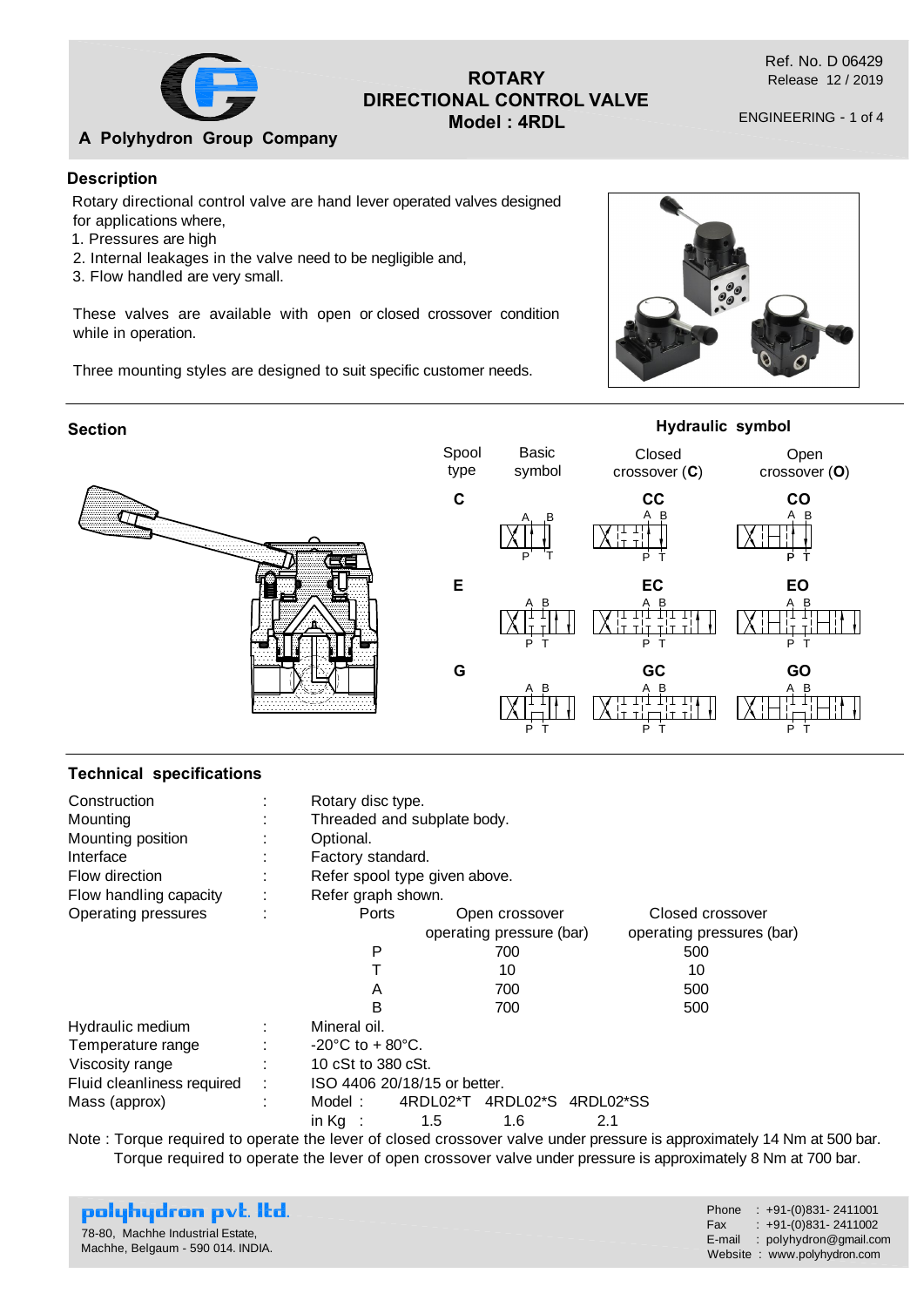Dimensions in mm.

**Threaded body Subplate body** 



 $-23$   $-23$  -

![](_page_1_Figure_6.jpeg)

![](_page_1_Figure_7.jpeg)

All rights reserved. Subject to revision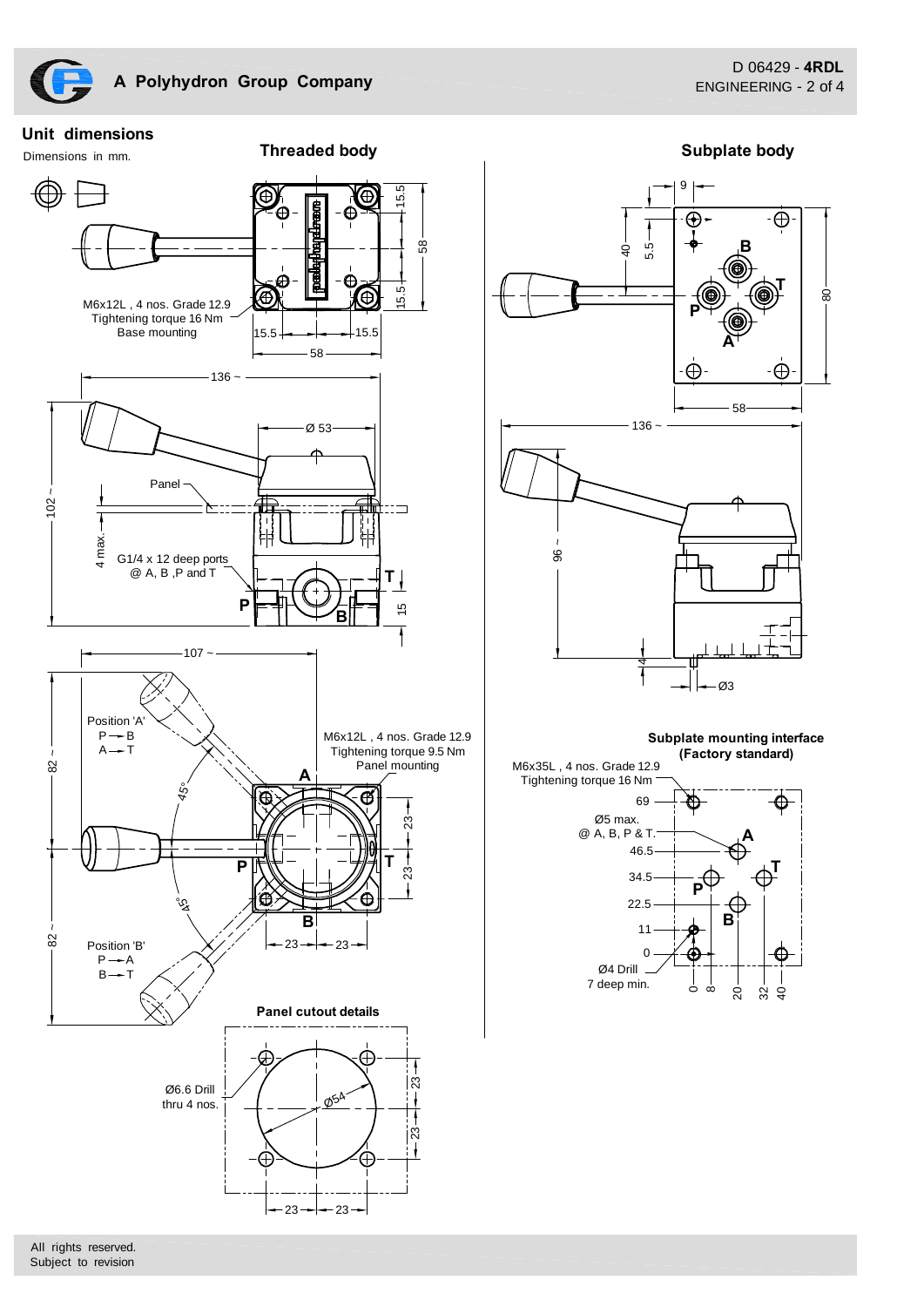![](_page_2_Figure_0.jpeg)

## **Unit dimensions**

Dimensions in mm.

![](_page_2_Figure_4.jpeg)

**Side subplate mounting body**

![](_page_2_Figure_6.jpeg)

![](_page_2_Figure_7.jpeg)

Valve mounting S.H.C Screws M6x70L (4 nos.) Grade 12.9. Tightening torque 16 Nm.